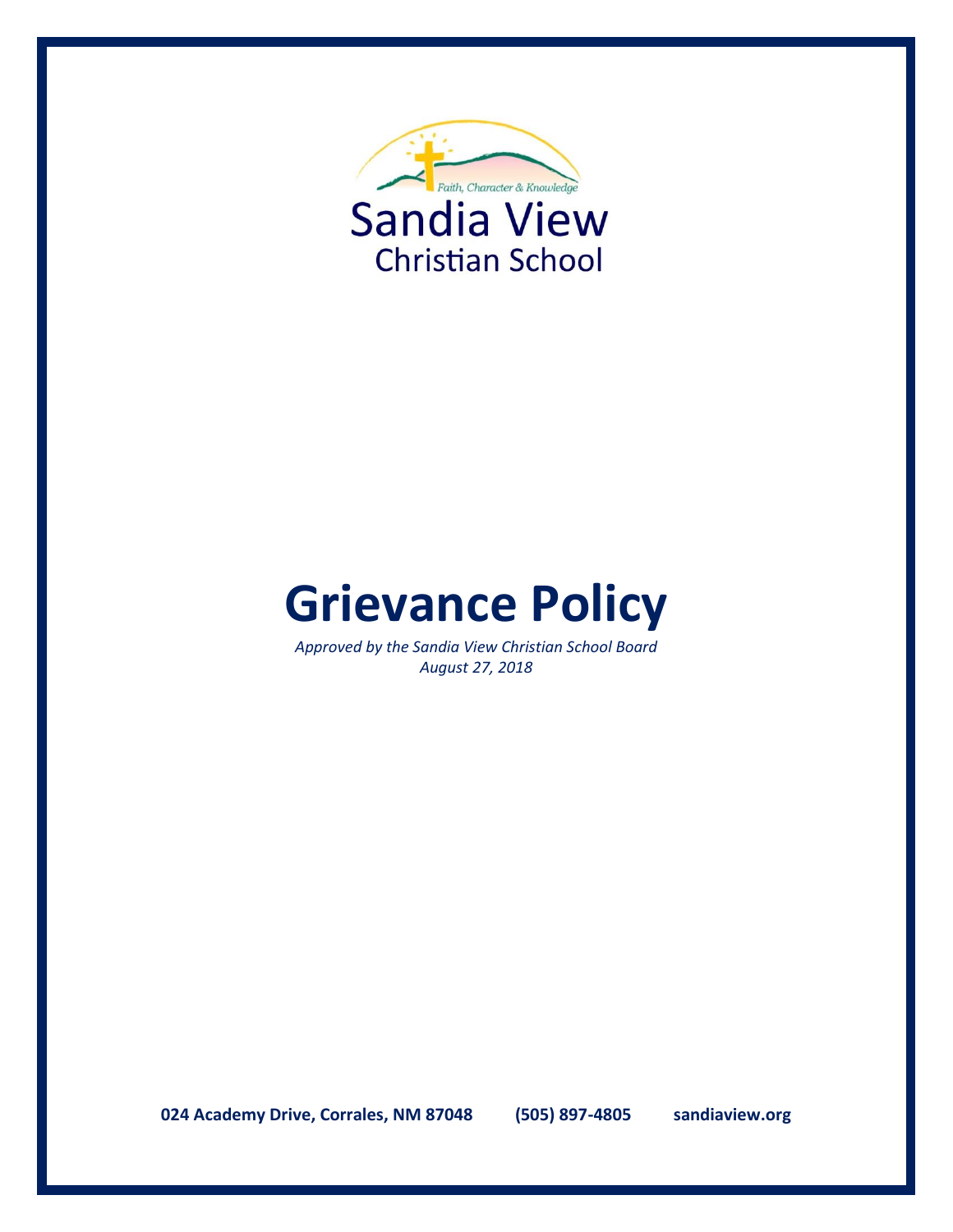## **Table of Contents**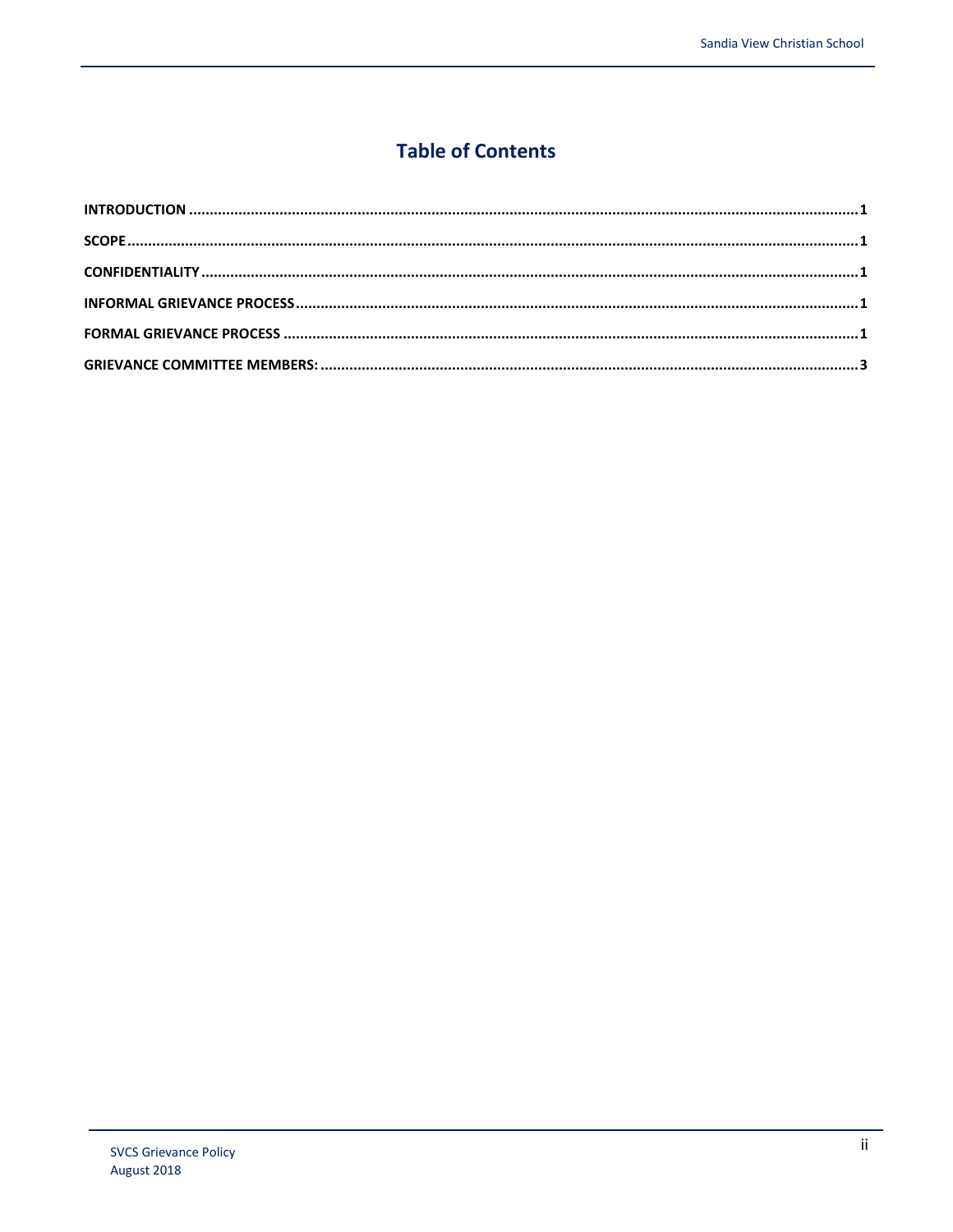#### <span id="page-2-0"></span>**INTRODUCTION**

The purpose of this grievance policy is to promote unity and harmony while reconciling differences that may arise. It outlines a process by which problems may be resolved.

Grievances are concerns, problems or complaints that may arise by both school employee or parent.

Grievances may be about any aspect of their work, treatment they have received, or relationships with colleagues/staff.

Christians should utilize the counsel of Matthew 18 and I Corinthians 6, making every effort to avoid tendencies that would divide them and bring dishonor to God's cause. Reconciliation of differences should be possible without recourse to civil litigation. The emphasis of this policy is open communication between those involved. The process emphasizes the solution of problems at the level closest to their origin and is based on the premise that each party is interested in fair and just solutions to grievances.

#### <span id="page-2-1"></span>**SCOPE**

Any complaint raised under this policy should be made in good faith. Any complaint found to have been made for malicious, false or similar reasons may give cause for disciplinary action. All employees are expected to cooperate in the implementation of this policy which is intended to secure fair and reasonable treatment and equality of opportunity for all employees.

Whether raised at the informal or formal stages of this process (see "Formal Grievance Process" below) it is important that the employee or parent approach the right person with his/her grievance.

#### <span id="page-2-2"></span>**CONFIDENTIALITY**

All grievance proceedings, including details of any investigation and statements relating to it, are confidential to the parties concerned, with the exception of official bodies which have a right to require disclosure of information. The delegated committee of the Governing Body will be notified of the outcome of any formal process, once it has concluded. Any breach of confidentiality may be grounds for removal from the grievance committee and/or the school board.

#### <span id="page-2-3"></span>**INFORMAL GRIEVANCE PROCESS**

Many grievances can be resolved informally and quickly, and there is an expectation that employees will seek to do this, without unreasonable delay, before formal steps are considered. The relevant person receiving the complaint will try to resolve it informally with the party or parties concerned wherever possible.

#### <span id="page-2-4"></span>**FORMAL GRIEVANCE PROCESS**

If reconciliation is not reached through an informal biblical process, then the employee shall follow the steps given below.

#### **A. Step One**

An employee with a grievance shall first discuss it with the party/parties in Step One in an informal conference within fifteen (15) working days of the incident.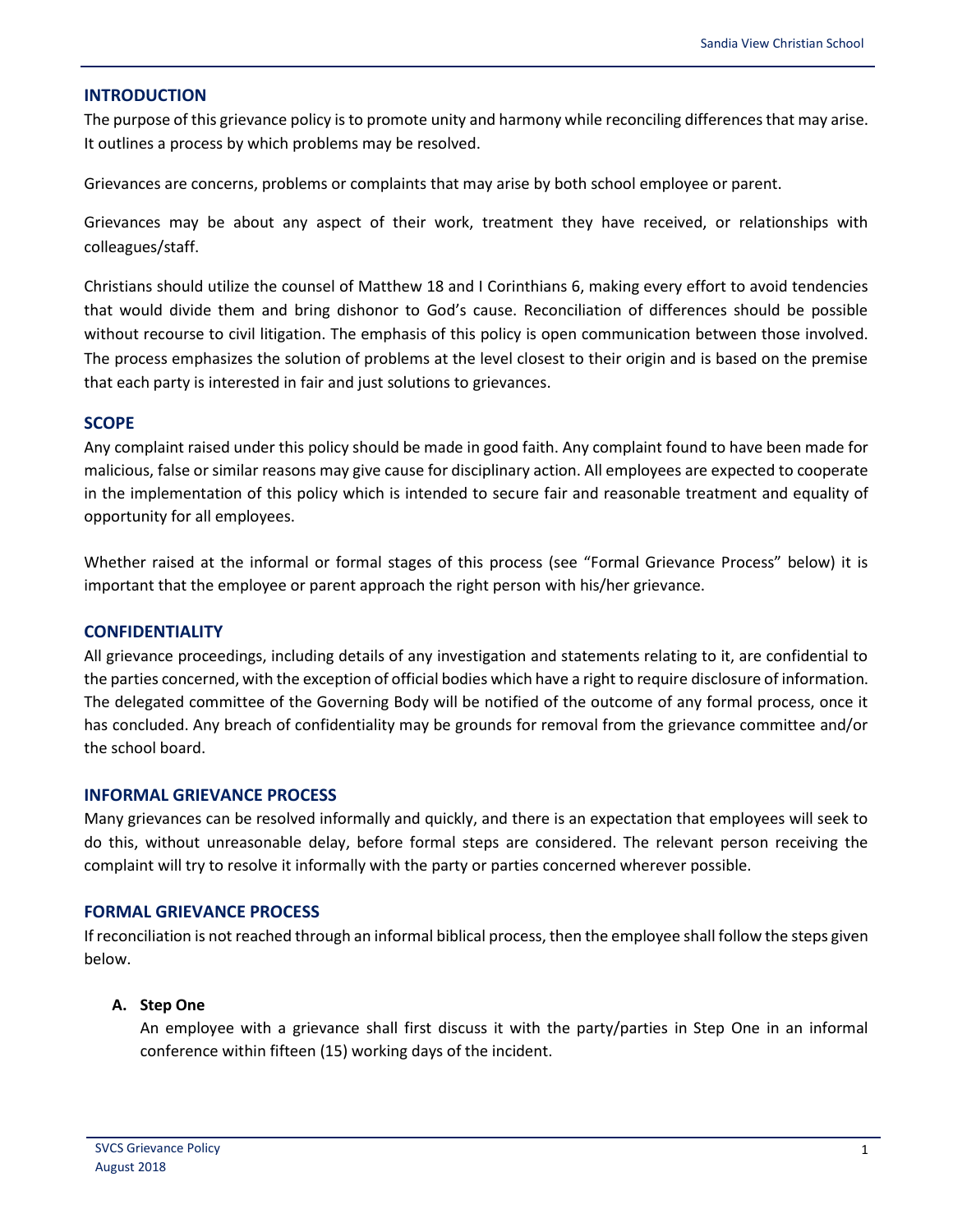#### **B. Step Two**

- 1. If the employee is not satisfied with the results of the informal conference, the employee may present the grievance in writing to the party/parties in Step Two within ten (10) working days following the informal conference referred to in Step One.
- 2. The written statement should contain a clear, concise statement of the grievance, including the date(s) of the incident(s), the circumstances, the decision rendered at the informal conference, and the specific remedy sought.
- 3. The party/parties in Step Two shall reply in writing to this formal complaint within ten (10) working days, indicating a decision based on the information regarding the grievance.

#### **C. Step Three**

If the decision contained in the written response from the party/parties in Step 2 is not satisfactory, the grievant may appeal the decision by requesting, in writing within five (5) working days following receipt of the decision, that the matter be referred to the party/parties in Step Three. A request for appeal is to be honored at the next duly called meeting of the party/parties in Step Three, not to exceed thirty (30) days following the request for appeal. The decision voted by the party/parties in Step Three is to be communicated in writing to the grievant within five (5) working days following the meeting.

#### **D. Step Four**

If the decision contained in the written response from the party/parties in Step Three is not satisfactory to the grievant, the employee may appeal the decision in writing to the party/parties in Step Four within five (5) working days following receipt of the decision. A request for appeal is to be honored within thirty (30) days following receipt of the appeal. The decision voted by the party/parties in Step Four is to be communicated in writing to the grievant within five working days.

In cases where Step Five is appropriate, the grievant will follow the same steps and timelines outlined in Step Four, with the appeal going to the Party/Parties outlined in Step Five.

#### **Grievance Toward Student(s)**

Step One - Teacher of student Step Two - Head Teacher/Principal Step Three - Grievance Committee Step Four - School Board

#### **Grievance Toward Staff/Teacher**

Step One - Head Teacher/Principal Step Two - Grievance Committee Step Three - School Board Step Four - Texico Conference

#### **Grievance Toward Principal**

Step One - School Board Chair Step Two - Grievance Committee Step Three - School Board Step Four - Texico Conference